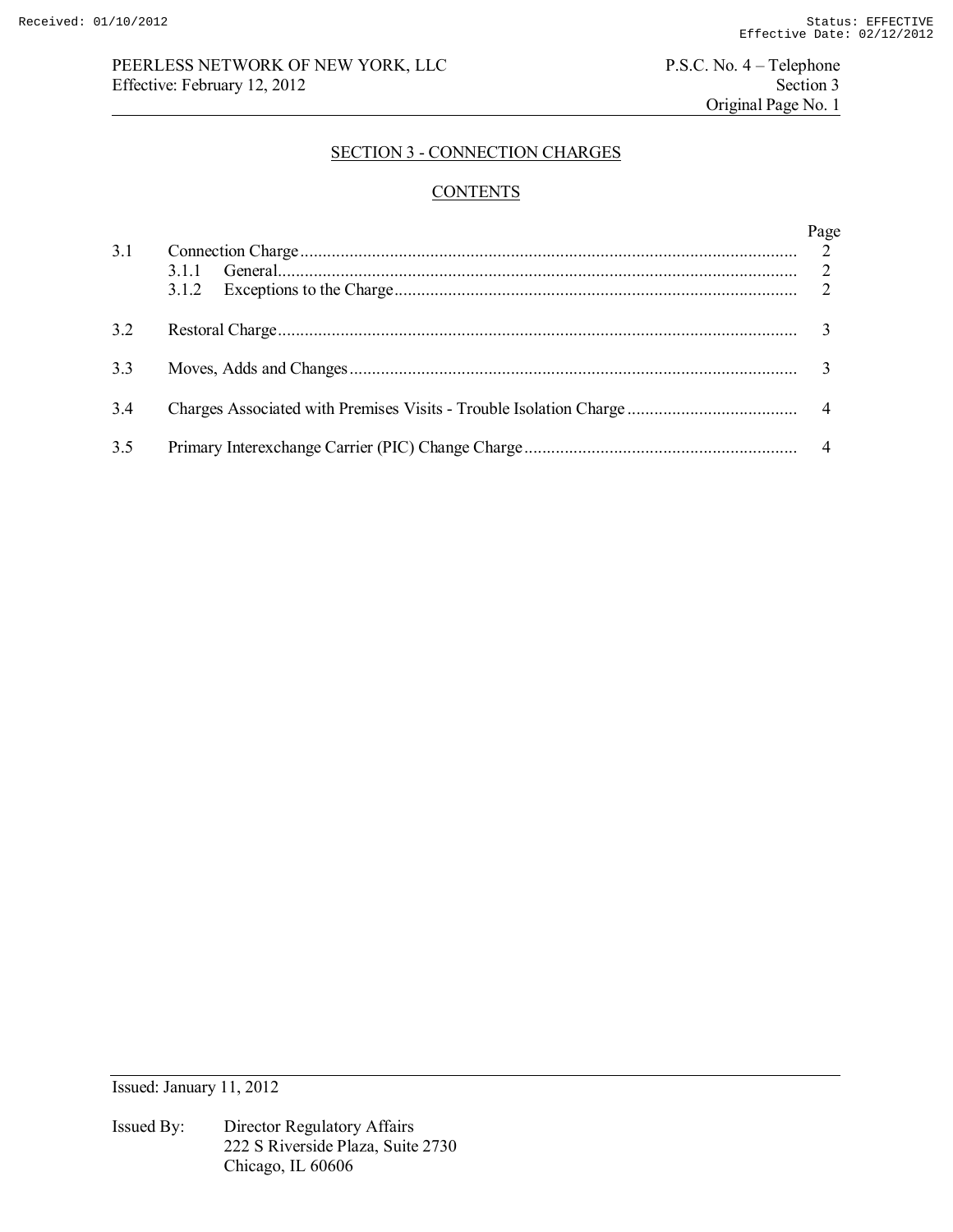# SECTION 3 - CONNECTION CHARGES (continued)

### 3.1 CONNECTION CHARGE

#### 3.1.1 General

 The Connection Charge is a nonrecurring charge which applies to the following: (a) the installation of a new service; (b) the transfer of an existing service to a different location; (c) a change from one class of service to another at the same or a different location; or (d) restoral of service after suspension or termination for nonpayment. Connection Charges are listed with each service to which they apply.

- 3.1.2 Exceptions to the Charge
	- A. No charge applies for a change to a service for which a lower monthly rate applies, made within 90 days after any general rate increase, if a lower grade of service is offered in the customer's exchange.
	- B. The Company may from time to time waive or reduce the charge as part of a promotion (see Section 5.2).

## 3.2 RESTORAL CHARGE

 A restoral charge applies each time a service is reconnected after suspension or termination for nonpayment but before cancellation of the service, as deemed in Section l of this Tariff.

|          | <b>Business</b> |
|----------|-----------------|
| Minimum: | \$100.00        |
| Maximum: | \$200.00        |

Issued: January 11, 2012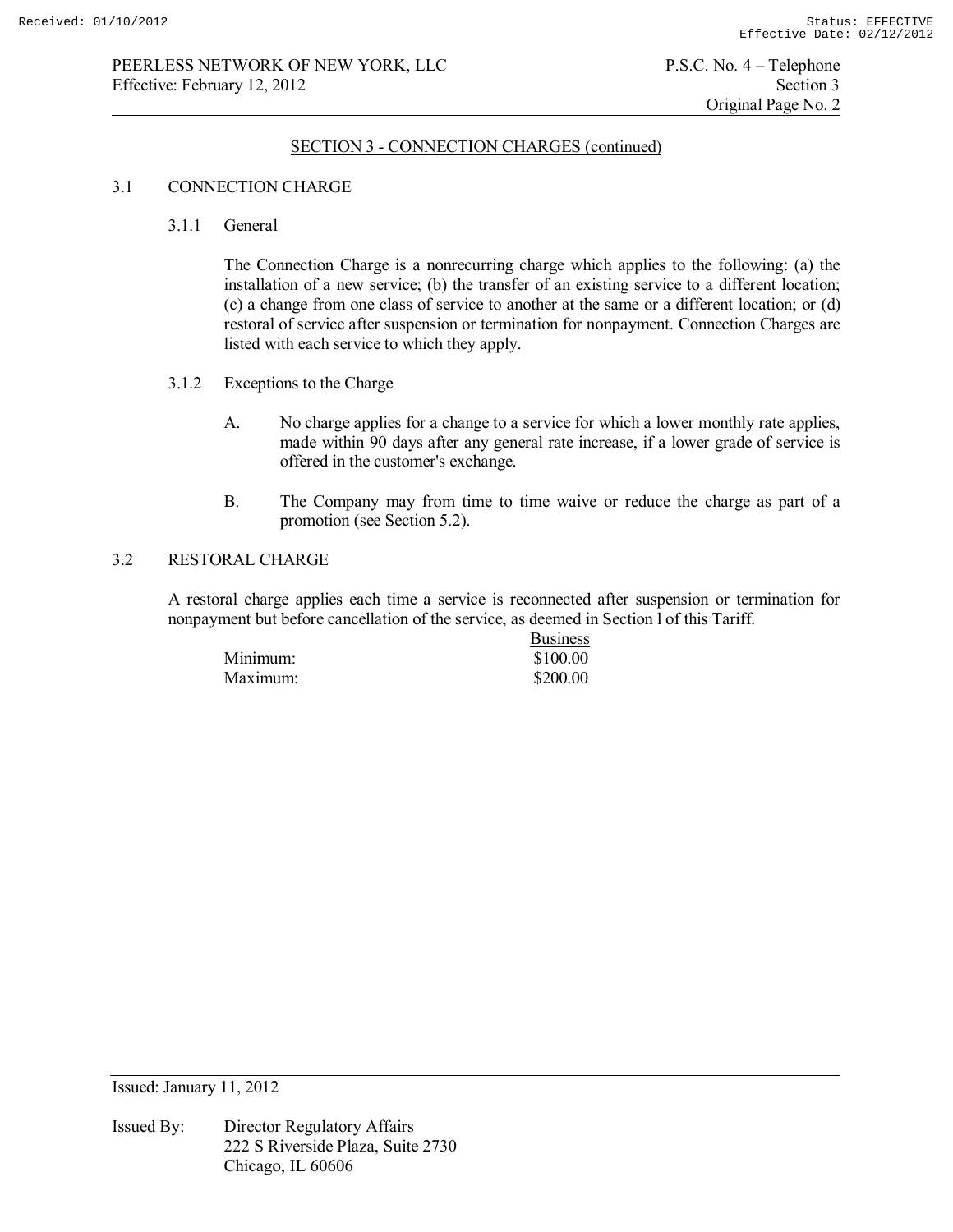### SECTION 3 - CONNECTION CHARGES (continued)

#### 3.3 MOVES, ADDS AND CHANGES

 The Company alone may make changes in the location of its lines and equipment. When it is found that a move or change of such lines or equipment has been made by others, the Connection Charge for the underlying service will apply as if the work had been done by the Company.

 The customer will be assessed a charge for any move, add or change of a Company service and is charged in addition to any other monthly or installation charge which is associated with the service the customer orders. Move, Add and Change are defined as follows:

- Move: The disconnection of existing equipment at one location and reconnection of the same equipment at a new location in the same building or in a different building on the same premises.
- Add: The addition of a vertical service to existing equipment and/or service at one location.
- Change: Change including rearrangement or reclassification of existing service at the same location.

| Business Charge per Order                          | Move     | Add      | Change   |
|----------------------------------------------------|----------|----------|----------|
| Minimum:                                           | \$50.00  | \$50.00  | \$50.00  |
| Maximum:                                           | \$100.00 | \$100.00 | \$100.00 |
| Line Connection (per line)                         |          |          |          |
| Minimum:                                           | \$100.00 | \$100.00 | \$100.00 |
| Maximum:                                           | \$200.00 | \$200.00 | \$200.00 |
|                                                    | Minimum  | Maximum  |          |
| Record Work Only                                   | \$50.00  | \$100.00 |          |
| (This charge is applicable for changes that do not |          |          |          |

involve central office or premise work.)

Issued: January 11, 2012